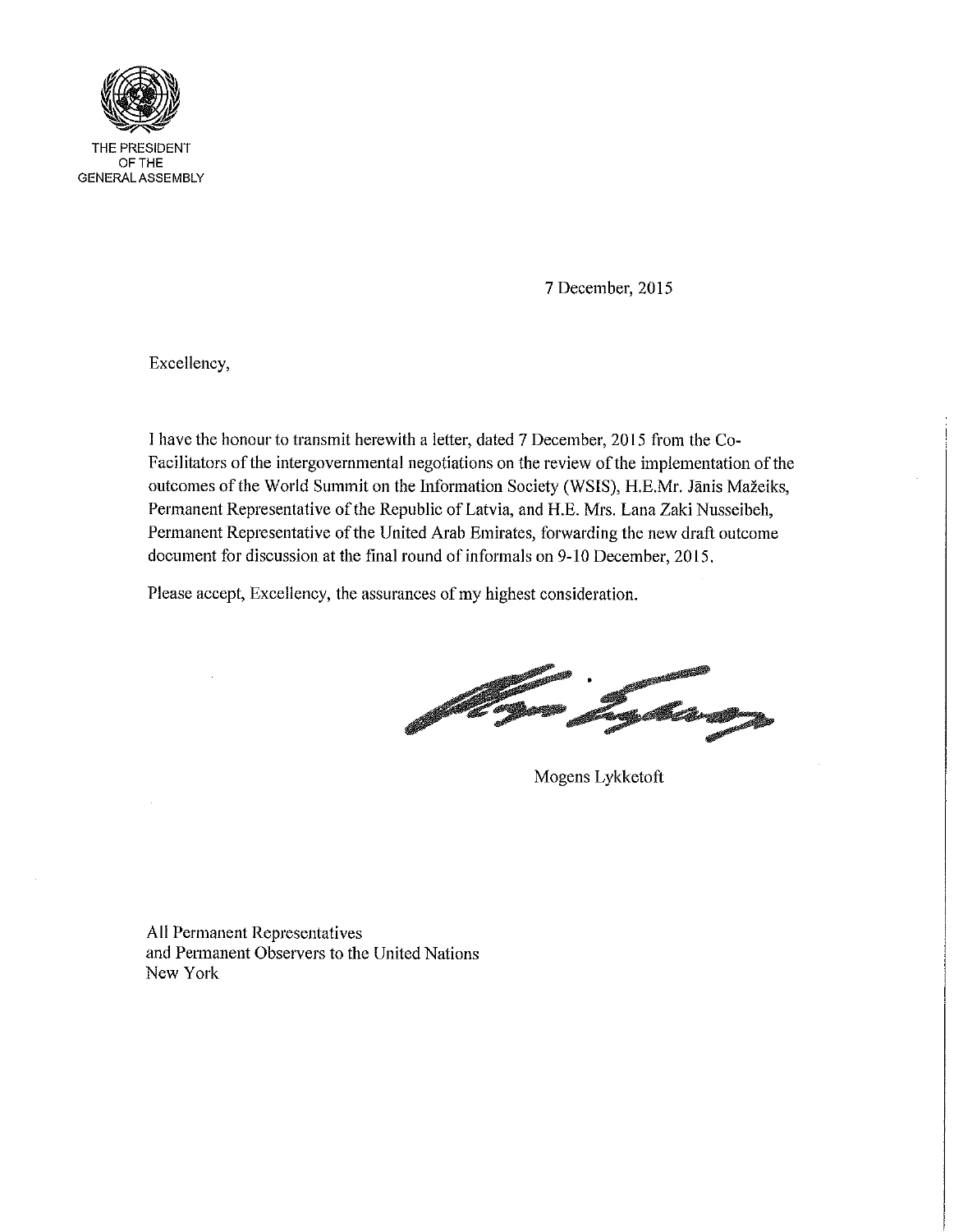

**Permanent Mission of Latvia** to the United Nations



**PERMANENT MISSION OF THE UNITED ARAB EMIRATES TO THE UNITED NATIONS NEW YORK**

7 December 2015

Excellency,

As co-facilitators of the General Assembly's review of the outcomes of the World Summit on the Information Society (WSIS), we are pleased to enclose the updated draft outcome document, to be discussed in our final meetings on 9 and 10 December. Please note that the session on 9 December will be held from 10am – 1pm and 3pm – 6pm in Conference Room C, while the session on 10 December will be held in Conference Room 6.

We would like to thank you for the constructive textual guidance during the informals held 19- 20 and 24-25 November and thereafter. We are encouraged to see consensus on a large number of paragraphs, as well as a clearer sense of flexibility among negotiating positions. Per your mandate, and the agreement that the text should be closed on 10 December (for adoption during the high-level meeting only five days later), we have tried in a limited number of places to offer formulations to accommodate divergent opinions in this updated draft — and to reflect what we understood as balance among negotiation positions. Accordingly, you will notice marginal variation from the previous draft in most paragraphs, with substantive changes in only a few that we would recommend as the focus for 9-10 December. In some cases, we felt that the choices between positions was too binary for us to offer an alternative, and thus several words and phrases have been bracketed for Member States to resolve.

Following an active week of consultations, we have found many paragraphs to be ready for closure, and have indicated as such in the document, with the understanding that nothing is agreed until everything is agreed. We thank Member States for having reached out to us to share ideas on compromise, and invite you to continue to do so in this final phase. Ms. Elina Volksone, Counsellor, Permanent Mission of Latvia (Elina.Volksone@mfa.gov.lv), and Ms. Hana AlHashimi, Special Advisor, Permanent Mission of the UAE (Hana.Alhashimi@mofa.gov.ae), are available for any enquiries and meeting requests.

We would also draw your attention to the evolving and diverse programme of activities related to the High-Level Meeting from 14 to 17 December: [http://unpan3.un.org/wsis10/GA-High-Level-](http://unpan3.un.org/wsis10/GA-High-Level-Meeting/Side-Events)[Meeting/Side-Events.](http://unpan3.un.org/wsis10/GA-High-Level-Meeting/Side-Events)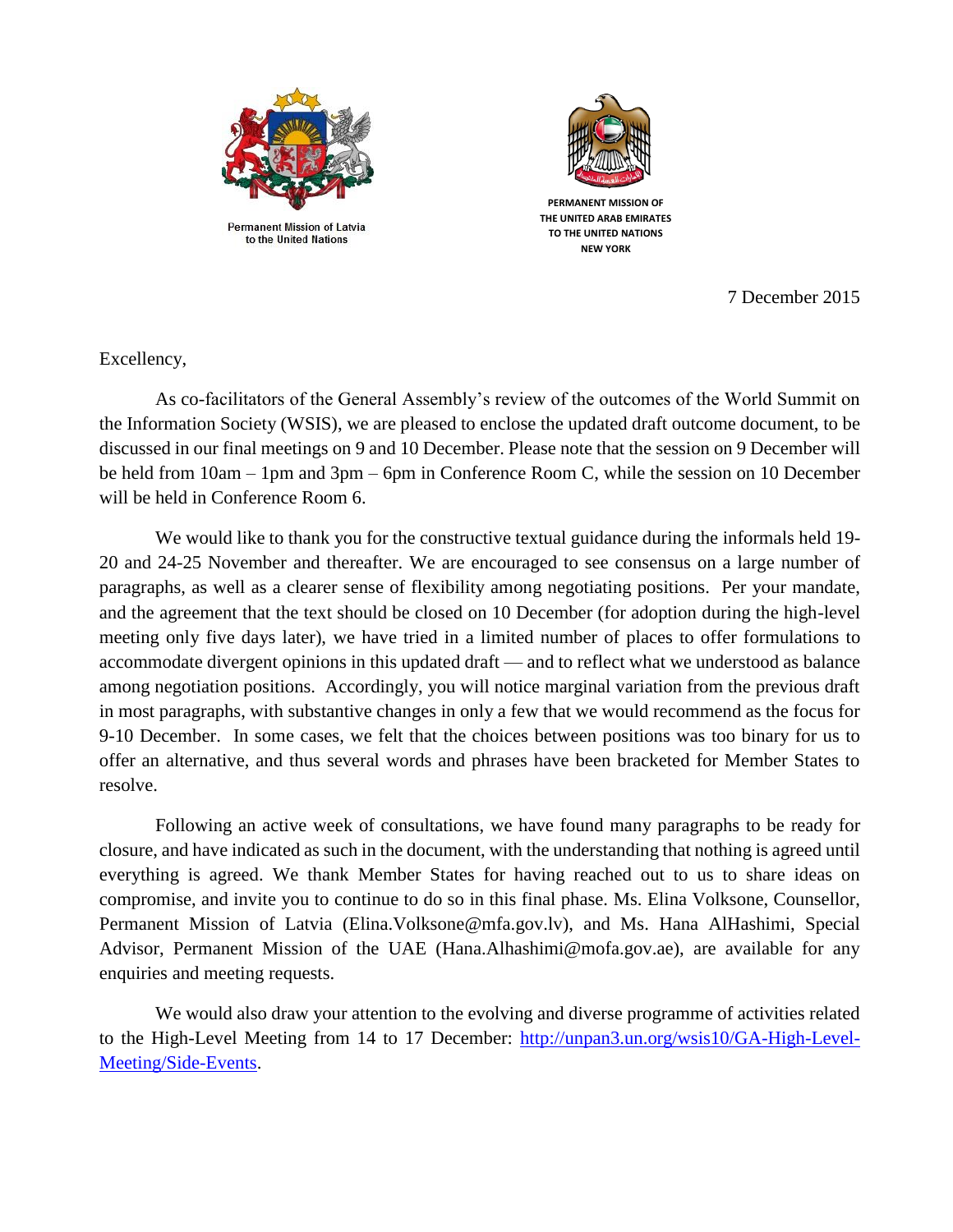Notably, on the morning of 15 December from 9:00 to 9:45 am in the Trusteeship Council, our missions will organize a special welcoming event for all delegates. Encapsulating the content and spirit of the review, the event will hear leading voices in the ICT sector discuss the last 10 years' progress and challenges, and suggested future action for the WSIS community.

Also, on the evening of 15 December, from 18:00 to 20:00, we would like to cordially invite all delegates to a reception in the UN Delegates Dining Room and to join us in celebrating the hard work and achievements of the last six months.

We look forward to your continued support for the conclusion of the review.

Please accept, Excellency, assurances of our highest consideration.

Jānis Mažeiks Lana Z. Nusseibeh Ambassador Ambassador Republic of Latvia United Arab Emirates

Jana Duraisch

Permanent Representative Permanent Representative

All Permanent Representatives and Permanent Observers to the United Nations New York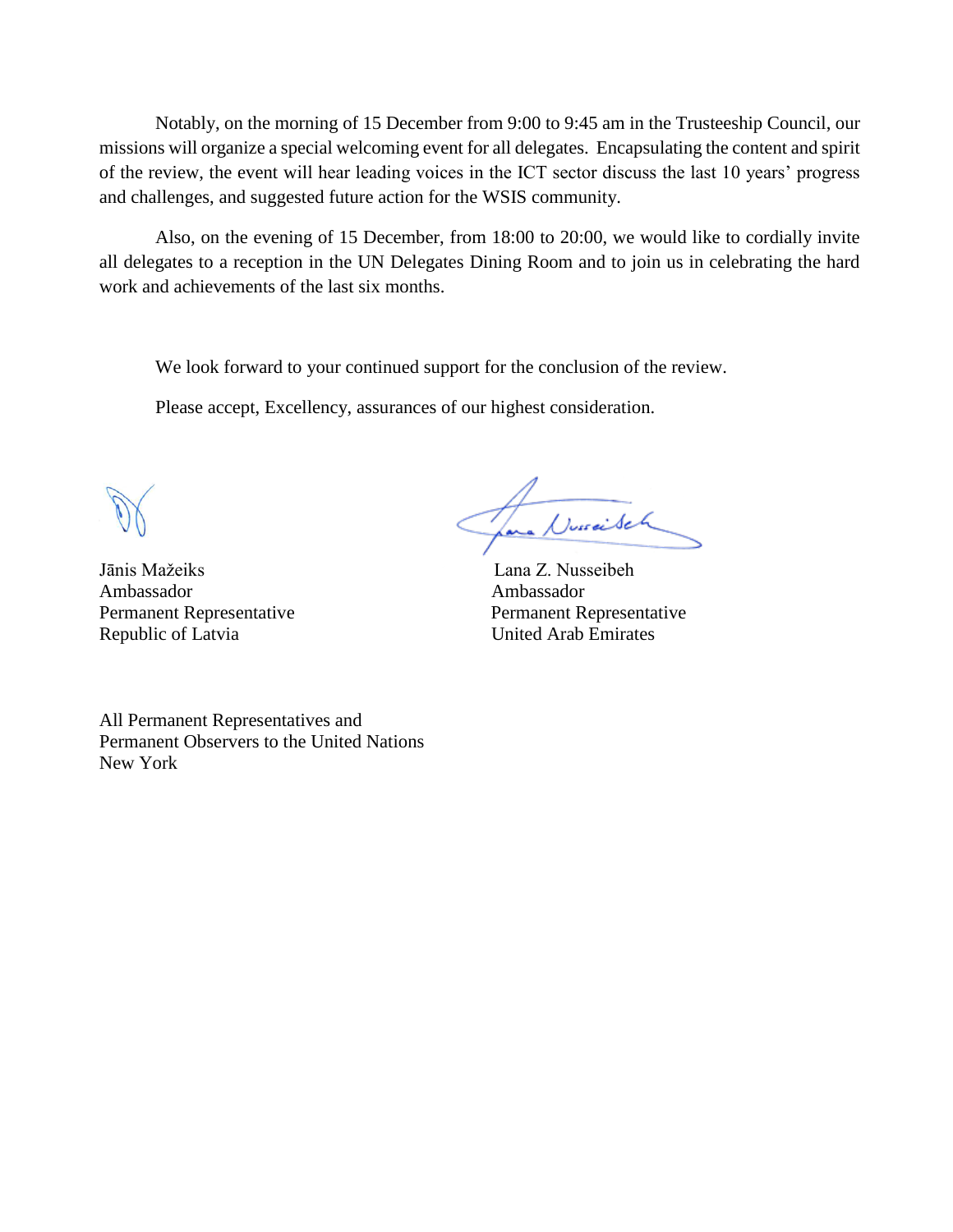**Outcome Document of the High-Level Meeting of the General Assembly on the Overall Review of the Implementation of WSIS Outcomes** [Suggested for Closure]

Draft Outcome Document – 7 December 2015

#### **Preamble**

- 1. Recalling the request in paragraph 111 of the Tunis Agenda for the Information Society to the General Assembly to undertake the overall review of the implementation of the outcomes of the World Summit on the Information Society (WSIS) in 2015, and in this regard reaffirming the centrality of the General Assembly to this process and also that the General Assembly, in its resolution 68/302 of 31 July 2014, decided that the overall review would be concluded by a two-day high-level meeting of the General Assembly, preceded by an intergovernmental preparatory process that also takes into account inputs from all relevant WSIS stakeholders; [Suggested for Closure]
- 2. Welcoming the constructive and diverse inputs from governments, the private sector, civil society, international organizations, the technical and academic communities, and all other relevant stakeholders, in taking stock of the progress made in the implementation of the outcomes of the WSIS and addressing potential information and communication technology (ICT) gaps and areas for continued focus, as well as challenges, including bridging digital divides and harnessing ICT for development;
- 3. Building on, among other relevant inputs, the ten-year WSIS reviews conducted by the Commission on Science and Technology for Development (CSTD) in May 2015; the UNESCO-hosted multistakeholder conference Towards Knowledge Societies for Peace and Sustainable Development, held in February 2013, and its outcomes; and the multistakeholder WSIS +10 High Level Event hosted by ITU in June 2014, including its outcomes; [Suggested for Closure]
- 4. Reaffirming its resolution 70/1 of 25 September 2015, entitled "Transforming our world: the 2030 Agenda for Sustainable Development", which adopts a comprehensive, far-reaching and peoplecentred set of universal and transformative Sustainable Development Goals and targets, its commitment to working tirelessly for the full implementation of this Agenda by 2030, its recognition that eradicating poverty in all its forms and dimensions, including extreme poverty, is the greatest global challenge and an indispensable requirement for sustainable development, its commitment to achieving sustainable development in its three dimensions – economic, social and environmental – in a balanced and integrated manner, and building upon the achievements of the Millennium Development Goals and seeking to address their unfinished business. (Paragraph 2 of Agenda 2030) [Suggested for Closure]
- 5. Reaffirming its resolution 69/313 of 27 July 2015 on the Addis Ababa Action Agenda of the Third International Conference on Financing for Development, which is an integral part of the 2030 Agenda for Sustainable Development, supports and complements it and helps to contextualize its means of implementation targets with concrete policies and actions, and re-affirmed the strong political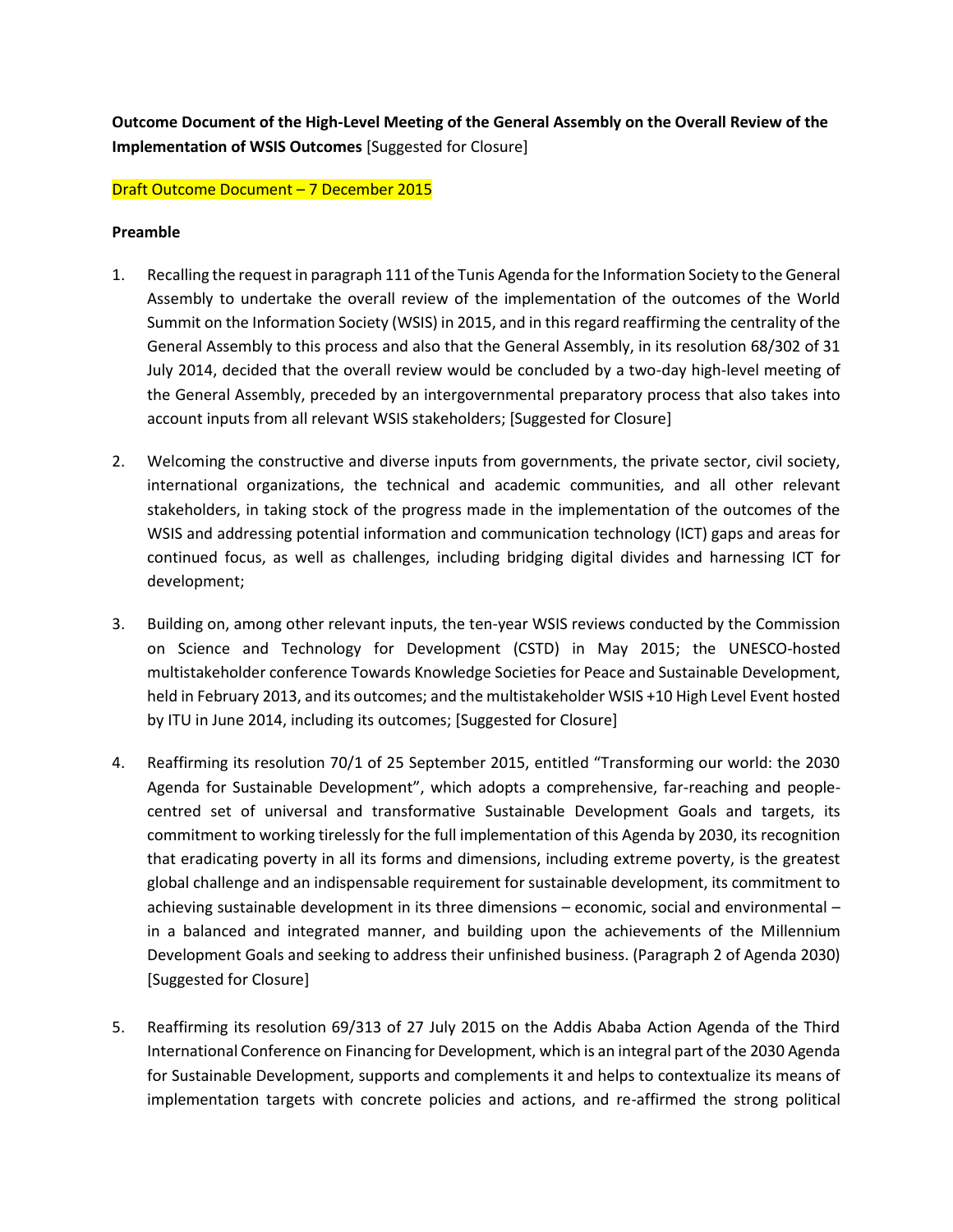commitment to address the challenge of financing and creating an enabling environment at all levels for sustainable development in the spirit of global partnership and solidarity. (Paragraph 62 of Agenda 2030 and Paragraph 1 of Addis Ababa Action Agenda) [Suggested for Closure]

- 6. We reaffirm our common desire and commitment to the WSIS vision to build a people-centred, inclusive and development-oriented Information Society, where everyone can create, access, utilize and share information and knowledge, enabling individuals, communities and peoples to achieve their full potential in promoting their sustainable development and improving their quality of life, premised on the purposes and principles of the Charter of the United Nations, and respecting fully and upholding the Universal Declaration of Human Rights. [Suggested for Closure]
- 7. We further reaffirm our commitment to the Geneva Declaration of Principles, the Geneva Plan of Action and its Action Lines, the Tunis Commitment and the Tunis Agenda for the Information Society, and we recognize the need for governments, the private sector, civil society, international organizations and all other relevant stakeholders to continue to work together to implement the WSIS vision beyond 2015. [Suggested for Closure]
- 8. We moreover reaffirm the value and principles of multi-stakeholder cooperation and engagement that have characterized the WSIS process since its inception, recognising that effective participation, partnership and cooperation of governments, the private sector, civil society, international organizations, the technical and academic communities, and all other relevant stakeholders, within their respective roles and responsibilities, especially with balanced representation from developing countries, has been and continues to be vital in developing the Information Society. [Suggested for Closure]
- 9. We welcome the remarkable evolution and diffusion of ICTs, underpinned by the contributions of both public and private sectors, which have seen penetration into almost all corners of the globe, created new opportunities for social interaction, enabled new business models, and contributed to economic growth and development in all other sectors.
- 10. We recognize that increased ICT connectivity, innovation, and access have played a critical role in enabling progress on the Millennium Development Goals, and we call for close alignment between the WSIS process and the 2030 Agenda for Sustainable Development, highlighting ICT's cross-cutting contribution to the Sustainable Development Goals (SDGs) and poverty eradication, and noting that access to ICTs has also become a development indicator and aspiration in and of itself.
- 11. We express concern, however, that there are still significant digital divides, such as between and within countries and between women and men, which need to be addressed through, among other actions, strengthened enabling policy environments and international cooperation to improve affordability, access, education, capacity-building, multilingualism, cultural preservation, investment and appropriate financing. Further, we acknowledge that a gender divide exists as part of the digital divides, and encourage all stakeholders to ensure the full participation of women in the information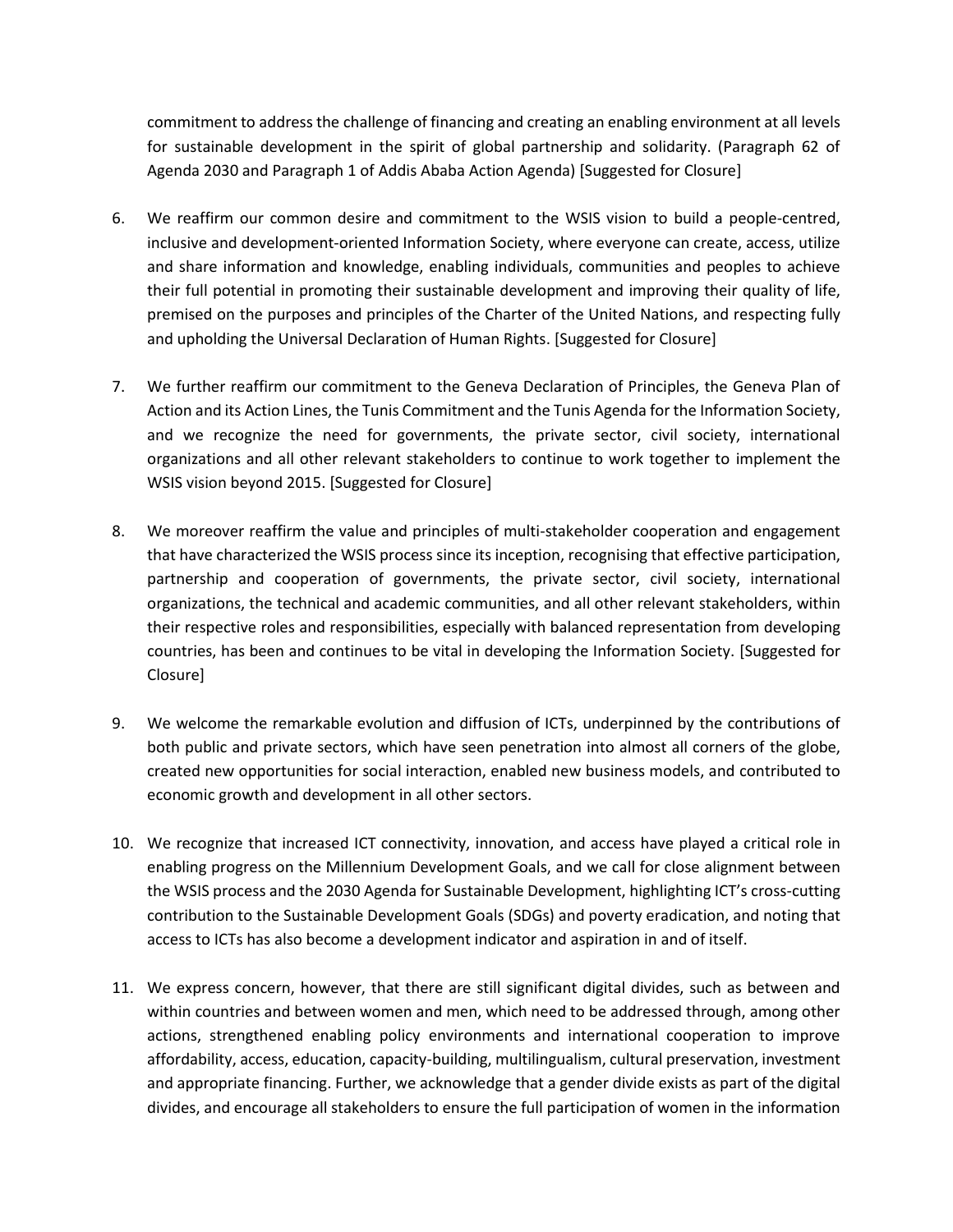society and women's access to the new technologies, especially ICTs for development. [Suggested for Closure]

- 12. We acknowledge that particular attention should be paid to address the unique ICT challenges facing developing countries, including African countries, least developed countries, landlocked developing countries, small island developing states, middle-income countries, countries and territories under [foreign] occupation, and countries affected by conflict or natural disasters. Particular attention should also be paid to address the specific ICT challenges facing children, youth, persons with disabilities, older persons, indigenous peoples, refuges and internally displaced people, migrants and remote and rural communities.
- 13. [We recognize that the Internet is a global resource that must be managed in an open and inclusive manner, which serves the public interest. We further reaffirm that the international management of the Internet should be multilateral, transparent and democratic, with the full involvement of governments, private sector, civil society, international organizations, the technical and academic communities, international organizations and all other relevant stakeholders.]
- 14. We further recognize that to achieve the WSIS vision, the same rights that people have offline must also be protected online. Building confidence and security in ICT use should also be a priority, especially given growing abuse of ICTs for harmful activities from harassment to crime to terrorism.

# **1. ICT for Development**

- 15. We commit to harnessing the potential of ICTs to achieve the 2030 Agenda for Sustainable Development and other internationally agreed development goals, noting that ICTs can accelerate progress across all 17 Sustainable Development Goals (SDGs). We accordingly call on all governments, the private sector, civil society, international organizations, the technical and academic communities, and all other relevant stakeholders to integrate ICTs in their implementation approaches to the SDGs, and request United Nations entities facilitating the WSIS Action Lines to review their reporting and work plans to support implementation of the 2030 Agenda.
- 16. We recognize with satisfaction that the last decade's considerable increases in connectivity, use, creation, and innovation have created new tools to drive poverty eradication and economic, social, and environmental betterment and poverty eradication. For example, fixed and wireless broadband, mobile Internet, smartphones and tablets, cloud computing, social media and big data were only in their early stages in the Tunis Agenda, and are now understood to be foundational contributors to sustainable development. [Suggested for Closure]
- 17. We reaffirm that the spread and use of ICTs must continue to be a core focus and outcome of the WSIS process. We are highly encouraged that the number of mobile phone subscriptions is estimated to have risen from 2.2 billion in 2005 to 7.1 billion in 2015, and that by the end of 2015, 3.2 billion people are expected to be online, over 43 per cent of the total world population and of which 2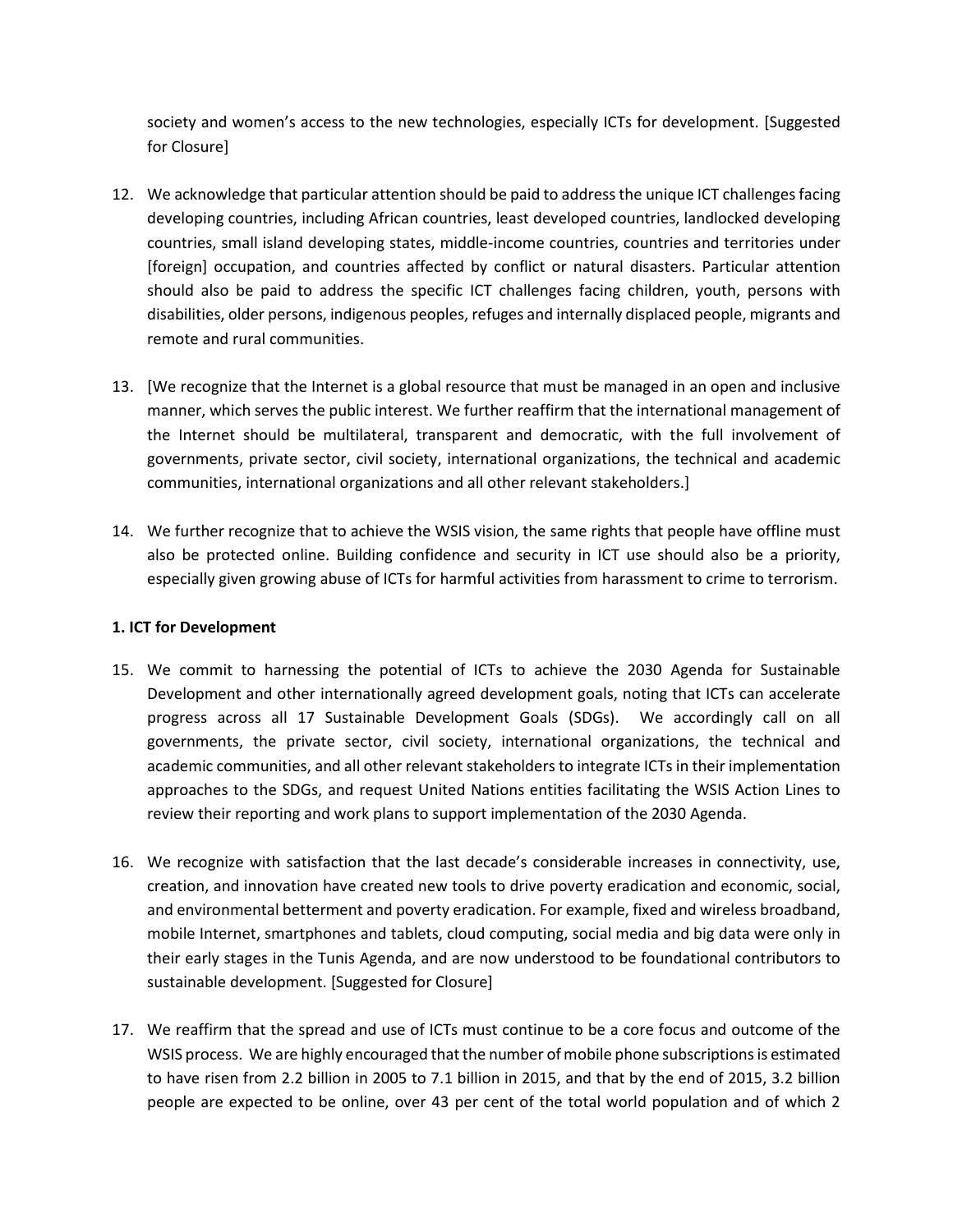billion are from developing countries. We also note that fixed broadband subscriptions have reached a penetration rate of almost 10 per cent, as compared to 3.4 per cent in 2005, and that mobile broadband remains the fastest growing market segment, with continuous double-digit growth rates and an estimated global penetration rate of 32 per cent, or four times the penetration rate recorded just five years earlier.

- 18. We note that the digital economy is an important and growing part of the global economy, and that ICT connectivity is correlated with increases in GDP. ICTs have created a new generation of businesses, innovators, and jobs, and, while altering and making obsolete others, have also generally increased the efficiency, market access, and ingenuity of all sectors. We recognize the critical importance of expanding the participation of all countries, particularly developing countries, in the digital economy. [Suggested for Closure]
- 19. We also recognize that ICTs are contributing to higher levels ofsocial benefit and inclusion, providing new channels among citizens, businesses and governmentsto share and augment knowledge, as well as participate in decisions that affect their lives and work. As envisioned by the WSIS Action Lines, we have seen ICT-enabled breakthroughs in government, business, education, health, employment, agriculture and science, among others, allowing greater numbers of people access to services and data that might previously have been out-of-reach or unaffordable. At the same time, we recognize that ICTs are fundamentally altering the way individuals and communities interact, consume, and spend their time, with new and unforeseen health and social consequences, many of which are positive, and some of which raise concerns.
- 20. We recognize that ICTs have become central to disaster and humanitarian response and further reaffirm its role to enhance and develop multi-hazard early warning systems, preparedness, response, recovery, rehabilitation and reconstruction. We also call for greater investments in innovation and technology development for long-term, multi-hazard and solution-driven research in the field of disaster risk management. [Suggested for Closure]
- 21. We recognize that ICTs are also increasingly a means to support the diversity of cultural expression and the fast-growing cultural and creative industries, and we affirm that comprehensive, practical digital strategies are needed for the preservation of cultural heritage and access to recorded information in the digital environment in all its forms. [Suggested for Closure]
- 22. We further recognise that increasing use of ICTs both generates certain environmental benefits and imposes certain environmental costs, which we aim to reduce. We welcome the opportunity afforded by sustainable energy to potentially decouple ICT growth from contributions to climate change, and we also note ICT's catalytic value for deploying renewable energy, energy efficiency, smart and resilient city concepts, and Internet-enabled delivery of services, among other abatement options. However, we recognize that we must encourage further action to improve the resource efficiency of ICTs, and to reuse, recycle, and safely dispose of e-waste. [Suggested for Closure]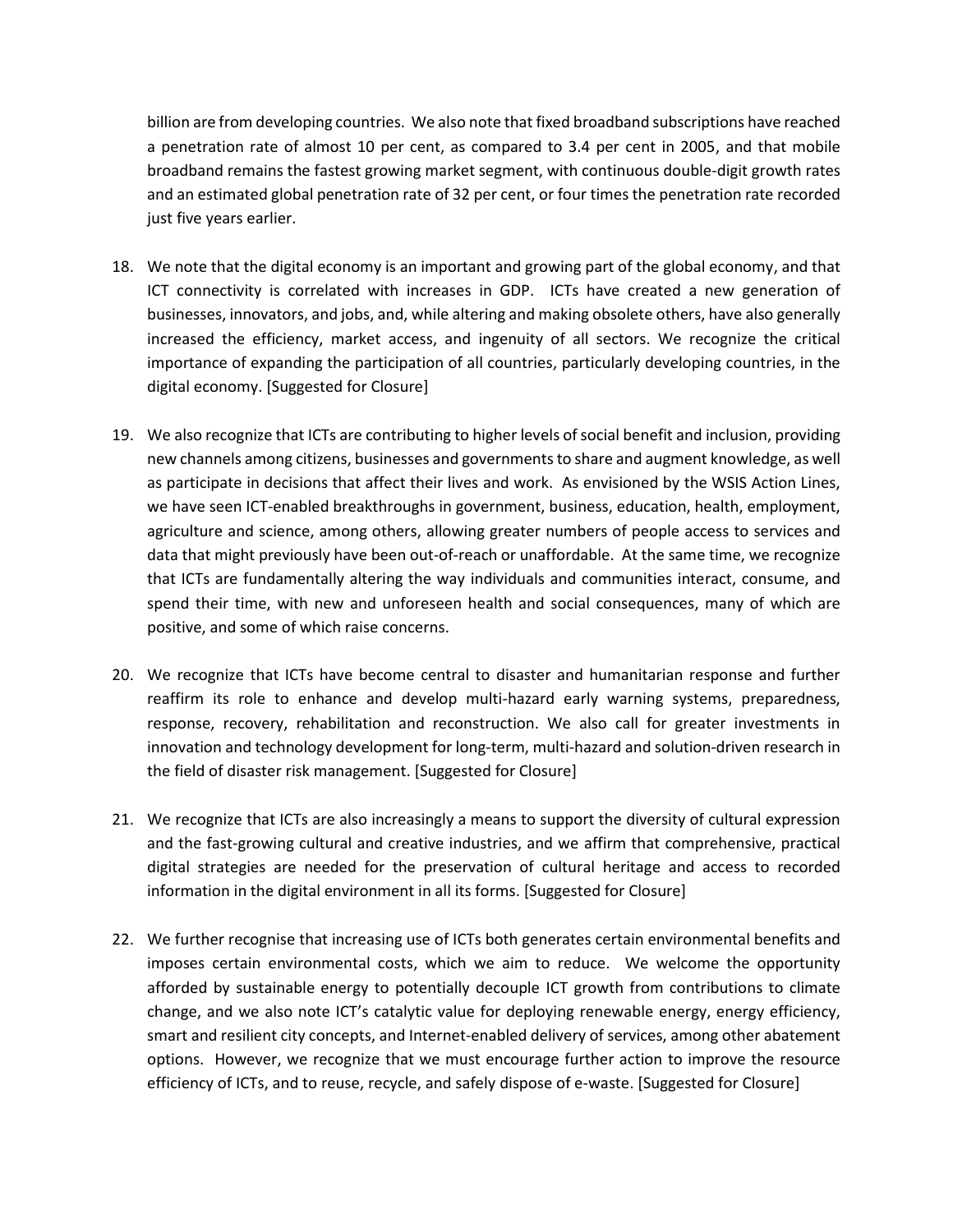#### **1.1 Bridging Digital Divides**

- 23. Despite the last decade's achievements in ICT connectivity, we express concern that many forms of digital divides remain, both between and within countries – as well as between women and men. We note that divides are often closely linked to education levels and existing inequalities, and we recognize that further divides can emerge in the future, slowing sustainable development. Indicatively, we acknowledge that, as of 2015, only around 43 per cent of people globally have internet access, only 41 per cent of women have internet access, and an estimated 80 per cent of online content is available in only one of 10 languages. The poor are the most excluded from the benefits of ICT. [Suggested for Closure, given new figures]
- 24. We further express concern that digital divides remain between developed and developing countries, and that many developing countries lack affordable access to ICTs. By 2015, only 34 per cent of households in developing countries have internet access, with significant variations by country, compared with more than 80 per cent in developed countries. This means that 2/3 of the population residing in developing countries remain offline. [Suggested for Closure, given new figures]
- 25. We affirm our commitment to bridging digital divides, and we recognize that our approach must be multi-dimensional and include an evolving understanding of what constitutes access, emphasizing the quality of that access. We acknowledge that speed, stability, affordability, language, local content, and accessibility for persons with disabilities are now core elements of quality, and that high-speed broadband is already an essential enabler of sustainable development. We moreover acknowledge that differences in individuals' capabilities to both use and create ICTs represent a knowledge divide that perpetuates inequality. We note, too, the ambition to move beyond "information societies" to "knowledge societies", in which information is not only created and disseminated, but put to the benefit of human development. We recognize that divides may change with technological and service innovation, and we call on all stakeholders, particularly United Nations entities that are facilitating WSIS Action Lines, to continue working together to regularly analyse the nature of digital divides, study strategies to bridge them, and make their findings available to the international community. [Suggested for Closure]
- 26. We underscore the need for further development of local content and services in different languages and formats that are accessible to all people, who also need the capabilities and capacities, including media, information, and digital literacy skills to make use of and further develop ICTs. Accordingly, we recognize the vital importance of the principles of multilingualism in the information society to ensure the linguistic, cultural and historical diversity of all nations. We further recognize the value of open-source ICT solutions. [Suggested for Closure]
- 27. We moreover call for a significant increase in access to ICTs and to provide universal and affordable access to the Internet to all. We welcome the targets for the growth of access, broadband for all, inclusiveness, innovation and partnerships in ICTs, as adopted under the Connect 2020 Agenda at the ITU Plenipotentiary Conference in 2014. [Suggested for Closure]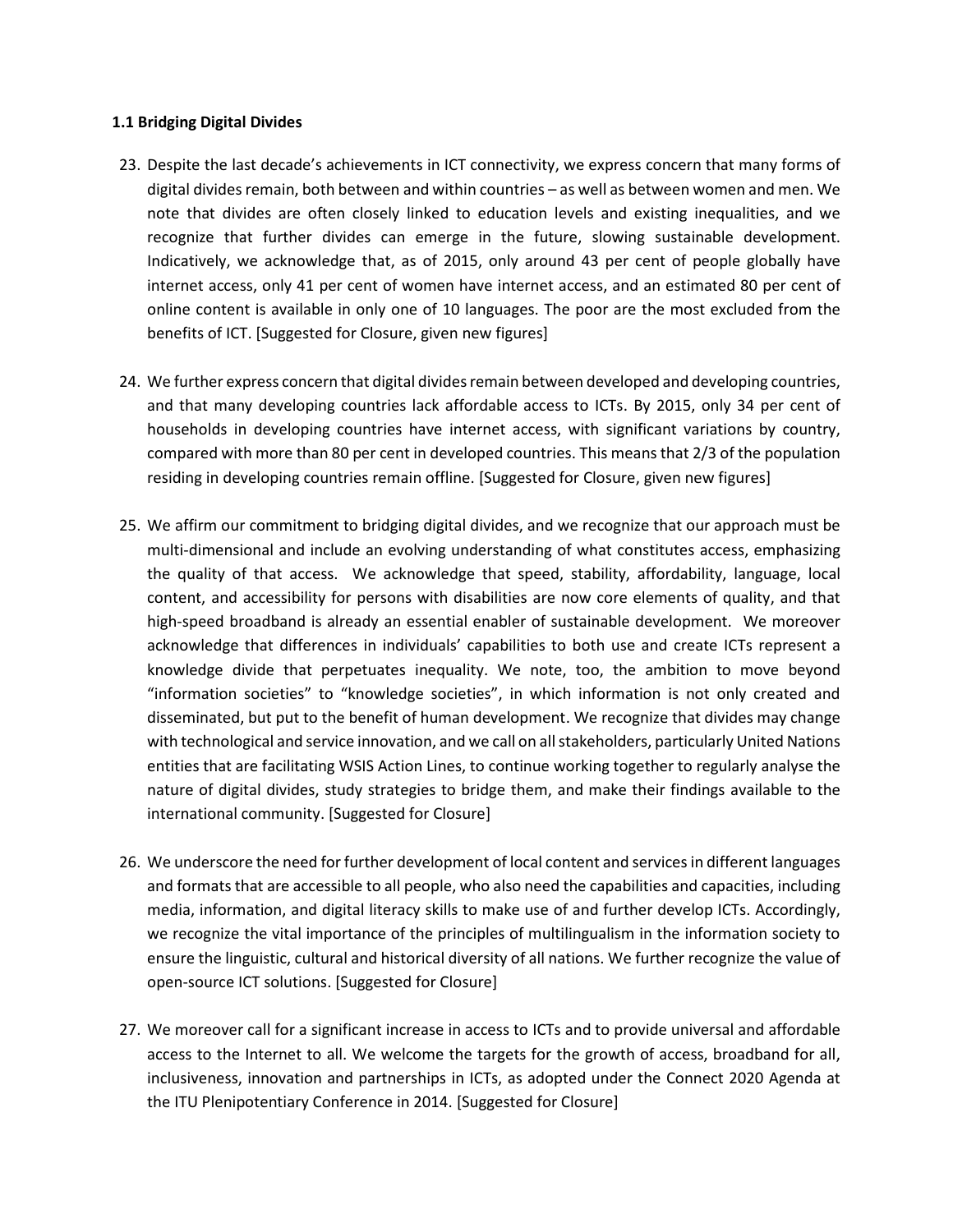- 28. We also recognize digital divides in digital uses and literacy and the need to bridge them. [Suggested for Closure]
- 29. We emphasize our concern that only 41% of women have internet access and draw attention to the gender digital divide, which persists in access to and use of ICTs, and also in ICT education, employment and other economic and social development factors. We recognize that ending the gender digital divide and achievement of SDG 5 on gender are mutually reinforcing efforts, and we commit to mainstream gender in the WSIS process, including through a new emphasis on gender in the implementation and monitoring of WSIS Action Lines, with the support of relevant United Nations entities, including UN Women. We call for immediate measures to achieve gender equality in internet users by 2020, especially by significantly enhancing women's and girls' education and participation in ICTs, as users, content creators employees, entrepreneurs, innovators, and leaders. We reaffirm our commitment to ensure women's full participation in decision-making processes related to ICTs. [Suggested for Closure]

# **1.2 Enabling Environment**

- 30. We recognize that certain policies have substantially contributed to bridging digital divides and ICT's value for sustainable development, and we commit to continue identification and implementation of best and emerging practices for establishment and functioning of education, innovation, and investment frameworks for ICTs. [Suggested for Closure]
- 31. We recognize the importance of free flow of information and knowledge, as the amount of information distributed worldwide grows and the role of communication becomes all the more important. We acknowledge that mainstreaming ICTs in school curricula; open access to data; fostering of competition; creation of transparent, predictable independent, and non-discriminatory regulatory and legal systems; proportionate taxation and licensing fees; access to finance; facilitation of public-private partnerships; multi-stakeholder cooperation; national broadband strategies; efficient allocation of spectrum; infrastructure-sharing models; community-based approaches; and public access facilities have in many countries facilitated significant gains in connectivity and sustainable development. [Suggested for Closure]
- 32. We recognise that a lack of access to affordable and reliable technologies and services remains a critical challenge in many developing countries, particularly African countries, least developed countries, landlocked developing countries, small island developing states, middle-income countries, countries and territories under [foreign] occupation, and countries affected by conflict or natural disasters. All efforts should be deployed to reduce the price of ICTs and broadband access, noting that deliberate interventions, including through research and development and technology transfer on mutually agreed terms, may be necessary to spur lower-cost connectivity options.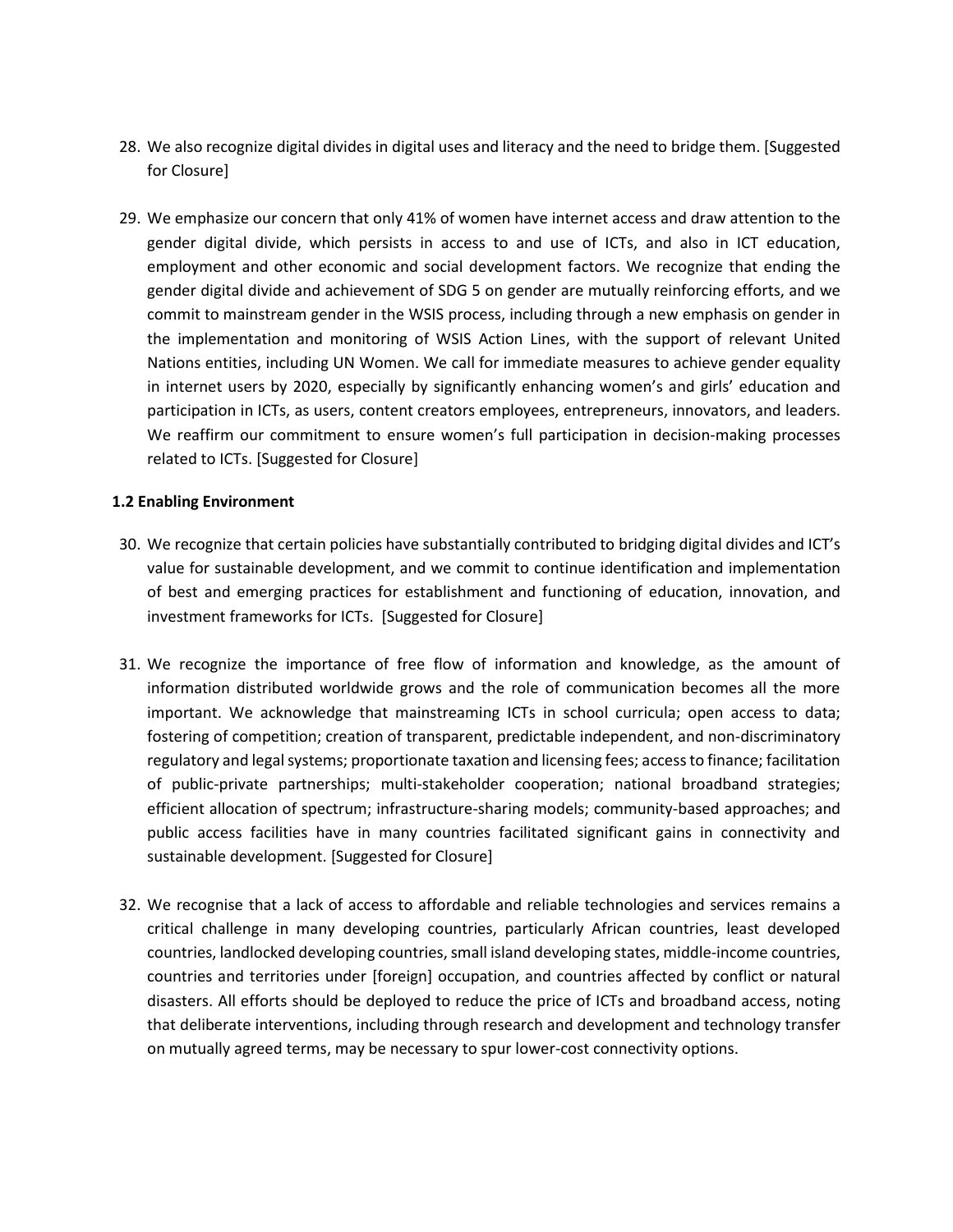- 33. In building the Information Society, States are strongly urged to take steps with a view to the avoidance of, and refrain from, any unilateral measure not in accordance with international law and the Charter of the United Nations that impedes the full achievement of economic and social development by the population of the affected countries, and that hinders the well-being of their population.
- 34. We recognize that the radio frequency spectrum should be managed in the public interest and in accordance with principle of legality with full observance of national laws and regulations as well as relevant international agreements.
- 35. We call for a special focus on actions that improve the enabling environment for ICTs and expand related education and capacity-building opportunities. We also request CSTD and all Action Line facilitators to work with all stakeholders to regularly identify and promote specific, detailed actions to support the enabling environment for ICTs and development, as well as provide demand-driven policy advice, technical assistance and capacity-building to realize them. [Suggested for Closure]

# **1.3 Financial Mechanisms**

- 36. We welcome that total public and private spending on ICTs has increased substantially in the last decade, now reaching to the trillions annually, and has been complemented by a proliferation of new financing mechanisms, both results marking progress on paragraphs 23 and 27 of the Tunis Agenda. [Suggested for Closure]
- 37. We recognise, however, that harnessing ICT for development and bridging digital divides will require greater and sustainable investment in ICT infrastructure and services, capacity building, promotion of joint R&D and transfer of technology on mutually agreed terms. These mechanisms remain a primary focus for all countries and people, particularly in developing countries. [Suggested for Closure]
- 38. We commit to efficient public resource allocation to ICT deployment and development, recognizing the need for ICT budgeting across all sectors, especially education. We stress that capacity is a major barrier to closing digital divides, and we recommend that capacity development, including for innovation, should be emphasised to empower local experts and local communities to fully benefit from and contribute to ICT applications for development. We recognise the potential to improve connectivity, especially in remote and rural areas, through universal service funds, publicly-funded national backbones, and network infrastructure, particularly in areas where market conditions make investment difficult. [Suggested for Closure]
- 39. We note the commitments made under the Addis Ababa Action Agenda, and recognise that official development assistance and other concessional financial flows for ICTs can make significant contributions to development outcomes, particularly where it can de-risk public and private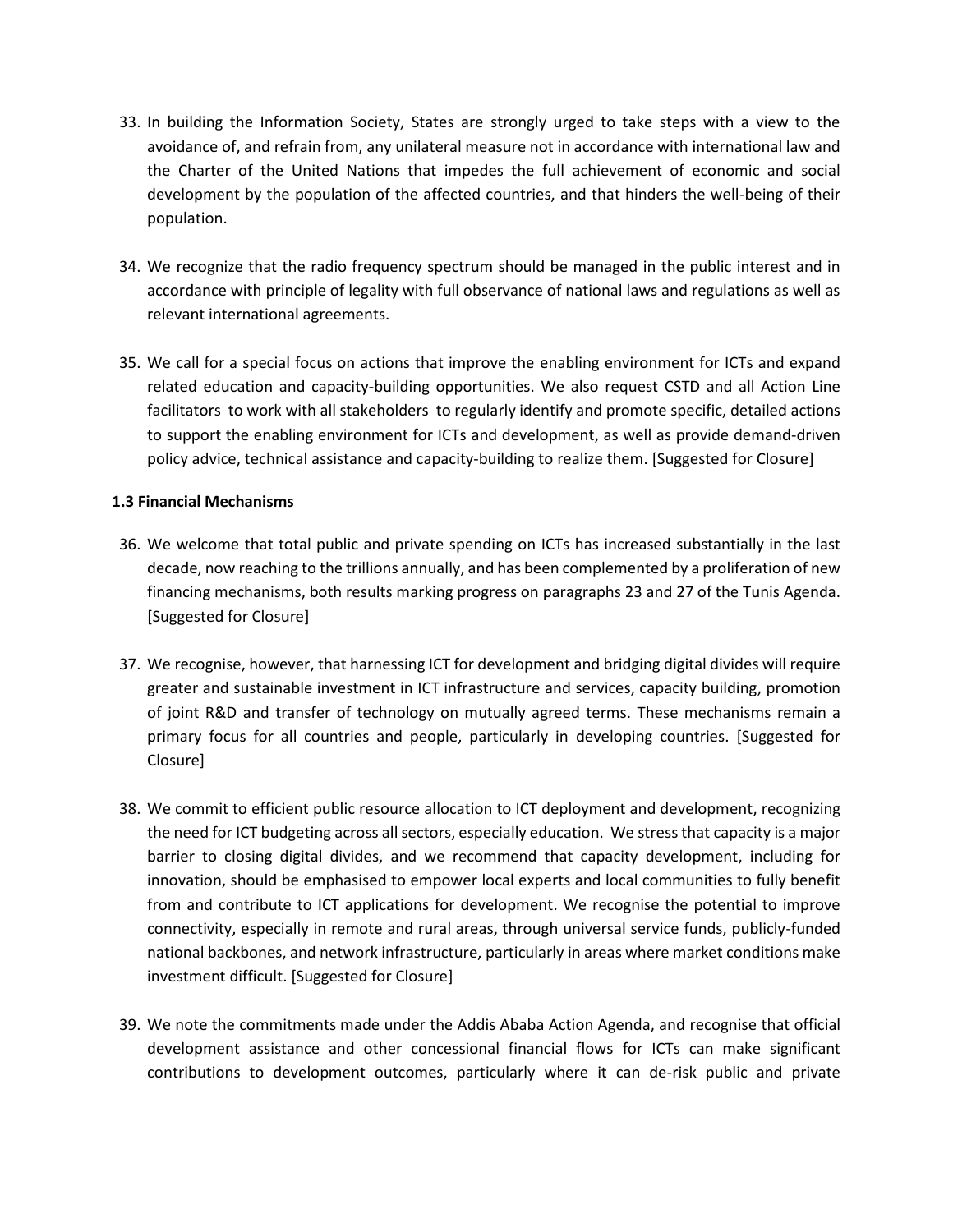investment, as well as increase the use ICTs to strengthen good governance and tax collection. [Suggested for Closure]

- 40. We recognise further the critical importance of private sector investment in ICT infrastructure, content, and services, and we encourage governments to create legal and regulatory frameworks conducive to increased investment and innovation. We recognise the importance of public-private partnerships, universal access strategies and other approaches to this end. [Suggested for Closure]
- 41. We also call for a prominent profile for ICTs in the new technology facilitation mechanism established by the Addis Ababa Action Agenda, and for consideration of how it can contribute to implementation of the WSIS Action Lines.
- 42. We note with concern the challenges in implementing the Digital Solidarity Fund, which was welcomed in Tunis as an innovative financial mechanism of a voluntary nature. We call for an ongoing evaluation of new innovative financing options in the annual review of WSIS outcomes. [Suggested for Closure]

# **2. Human rights in the Information Society**

- 43. We reaffirm the commitment set out in the Geneva Declaration and the Tunis Commitment to the universality, indivisibility, interdependence and interrelation of all human rights and fundamental freedoms, including the right to development as enshrined in the Vienna Declaration.
- 44. We recognize that human rights have been central to the WSIS vision, and that ICTs have contributed to and strengthened the realization of human rights, enabling access to information and new tools of expression, among other benefits.
- 45. We moreover reaffirm, as an essential foundation of the Information Society, and as recognised in General Assembly resolution 69/166, that the same rights that people have offline must also be protected online, including the right to privacy.
- 46. We note however, that there are concerns about freedom of expression and plurality of information in many parts of the world, and we call for the protection of journalists, media workers, and civil society space.
- 47. We reaffirm our commitment to Article 19 of the Universal Declaration of Human Rights, that everyone has the right to freedom of opinion and expression, and that this right includes freedom to hold opinions without interference and to seek, receive and impart information and ideas through any media and regardless of frontiers. We further recall those commitments made under Article 19 by states that are party to the International Covenant on Civil and Political Rights. We underscore the need for respecting freedom of expression and the independence of media. We believe that communication is a fundamental social process, a basic human need, and the foundation of all social organization, and is central to the Information Society. Everyone, everywhere should have the opportunity to participate, and no one should be excluded from the benefits the Information Society offers. [Suggested for Closure]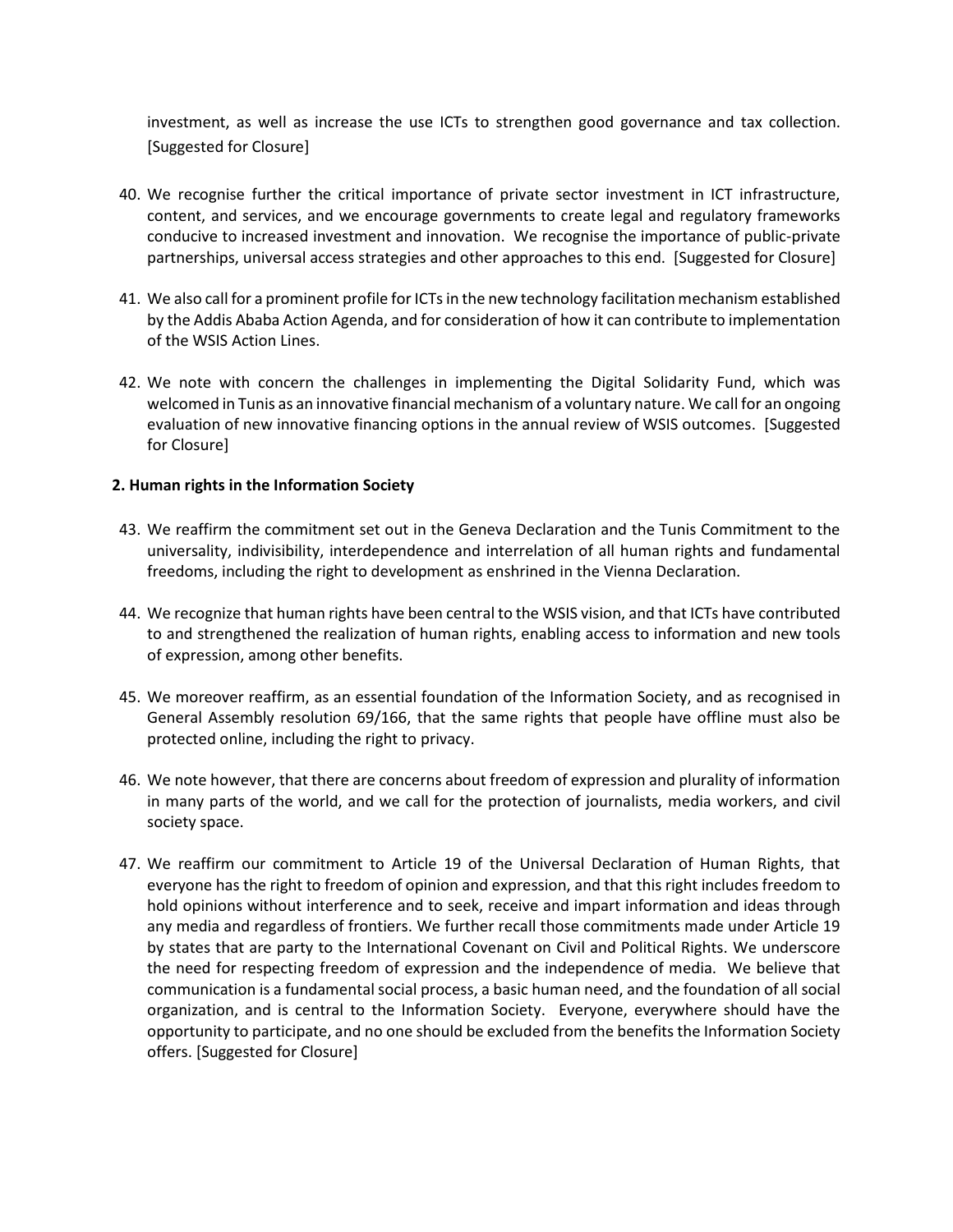- 48. We emphasise that no person shall be subjected to arbitrary or unlawful interference with his or her privacy, family, home, or correspondence, consistent with countries' [applicable] obligations under international human rights law, as recognized in General Assembly resolution 69/166. Accordingly, we call upon all States to review their procedures, practices and legislation regarding the surveillance of communications, as well as their interception and collection of personal data, including mass surveillance, with a view to upholding the right to privacy as set out in the Universal Declaration of Human Rights and the International Covenant on Civil and Political Rights, as applicable, by ensuring the full and effective implementation of all their obligations under international human rights law.
- 49. We reaffirm our commitment to the provisions of Article 29 of the Universal Declaration of Human Rights, that everyone has duties to the community in which alone the free and full development of their personality is possible, and that, in the exercise of their rights and freedoms, everyone shall be subject only to such limitations as are determined by law solely for the purpose of securing due recognition and respect for the rights and freedoms of others and of meeting the just requirements of morality, public order and the general welfare in a democratic society. These rights and freedoms may in no case be exercised contrary to the purposes and principles of the United Nations. In this way, we shall promote an Information Society where human dignity is respected.

# **3. Building Confidence and Security in the use of ICTs**

- 50. We affirm that strengthening confidence and security in the use of ICTs is a prerequisite for the development of information societies and the success of ICTs as a driver for economic and social innovation. [Suggested for Closure]
- 51. We welcome the significant work done by governments, the private sector, civil society, the technical community and academia to build confidence and security in the use of ICTs, including by the International Telecommunications Union, the United Nations Commission on Crime Prevention and Criminal Justice, the United Nations Office on Drugs and Crime, the Open-Ended Intergovernmental Expert Group on Cybercrime, and the Group of Government Experts on Developments in the Field of Information and Telecommunications in the Context of International Security (GGE), among other international, regional and national efforts. Computer Security Incident Response Teams have been established around the world and there is growing collaboration between them at both regional and local levels. We recognise the leading role for governments in cybersecurity matters related to national security and the personal safety of their citizens, for which they have responsibility, and we further recognize the contributions of all stakeholders, in their respective roles and responsibilities, to building confidence and security, especially in the development of technical solutions and innovative approaches. We reaffirm that building confidence and security in the use of ICTs should be consistent with human rights.
- 52. We reiterate the importance of ethics in establishing a safe, secure, tolerant and reliable cyberspace and strengthening the role of ICTs as enablers of development, as emphasised in paragraph 43 of the Tunis Agenda and mentioned under the Ethical Dimensions of the Information Society of the Geneva Declaration of Principles and Plan of Action. We recognise the need for special emphasis on the protection and empowerment of children online, incorporating regulatory, self-regulatory, and other effective policies and frameworks. In this regard, governments, the private sector, civil society, international organizations and other relevant stakeholders should work together to help all children to enjoy the benefits of ICTs in a safe and secure environment. The growing threats of online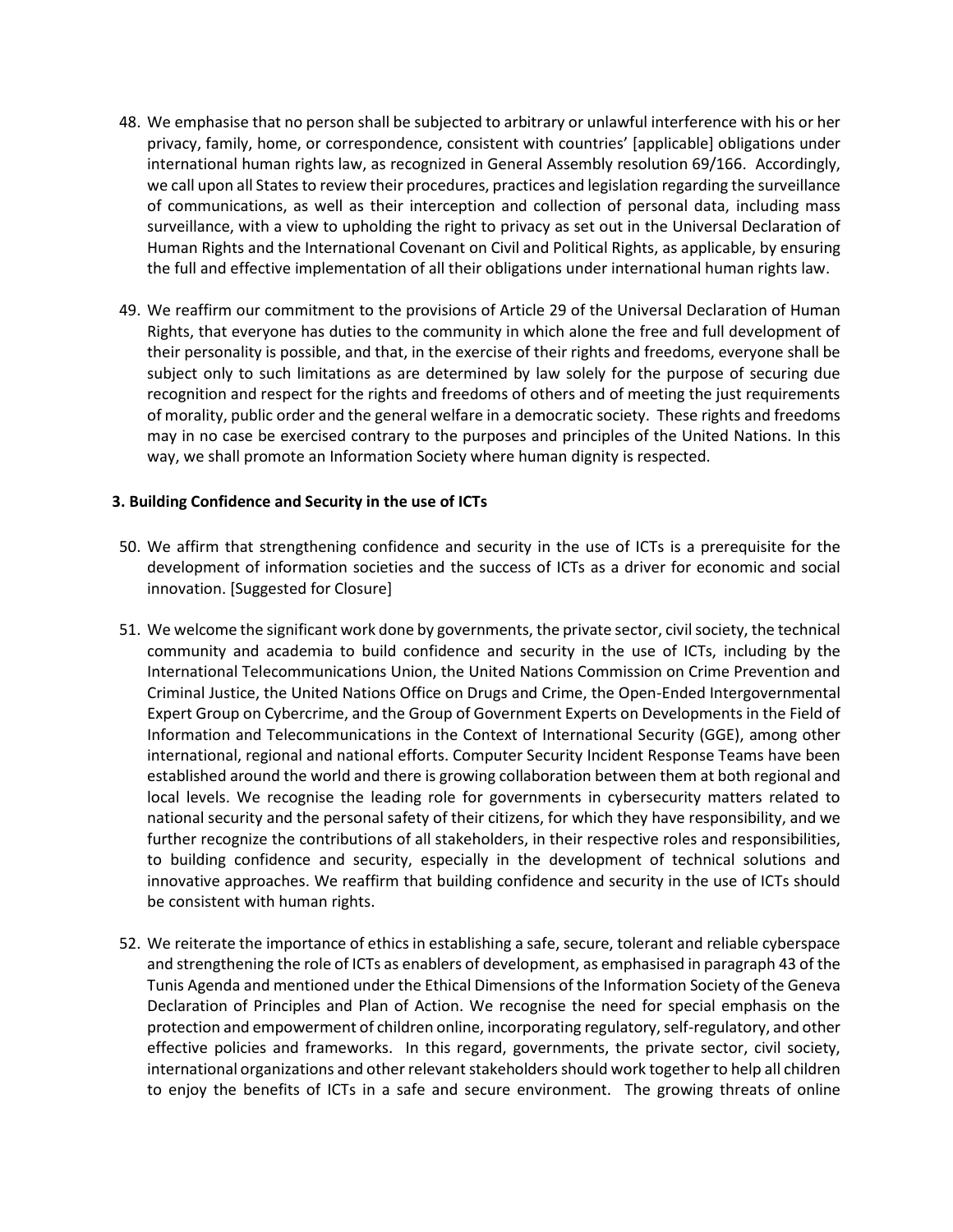harassment, intimidation and abuse, which are particularly aimed at women and girls, must also be comprehensively addressed.

- 53. [We recognize the central importance of the principles enshrined in the United Nations Charter as well as principles of international law applicable to building confidence and security in the use of ICTs, particularly: sovereign equality; the settlement of international disputes by peaceful means in such a manner that international peace and security and justice are not endangered; refraining in their international relations from the threat or use of force against the territorial integrity or political independence of any State, or in any other manner inconsistent with the purposes of the United Nations; respect for human rights and fundamental freedoms; and non-intervention in the internal affairs of other States. In this context, we welcome the 2015 report of the Group of Governmental Experts on Developments in the Field of Information and Telecommunications in the Context of International Security.]
- 54. However, we are concerned about certain and growing uses of ICTs that threaten security and development benefits, including terrorism and cybercrime, and we acknowledge concerns that existing legal and enforcement frameworks may not have caught up with the speed of technological change and application. Furthermore, we note concerns that attack against States, companies, other entities, and individuals are now being undertaken through digital means. We reiterate our belief that a global culture of cybersecurity needs to be promoted, developed, and implemented in cooperation with all stakeholders and international expert bodies in order to foster trust and security in the Information Society.
- 55. We call for increased global efforts and cooperation in combating cybercrime, including by terrorists, and in tackling cyber-threats and cyber-attacks, such as through United Nations processes and including discussion forums, information-sharing, elaboration of national and international cybersecurity strategies, improved indices for measuring cybersecurity, and cooperation on cybersecurity standards and technical specifications. We reaffirm the importance of the prosecution of cybercrime, including cybercrime committed in one jurisdiction, but having effects in another. We further underline the necessity of effective and efficient tools and actions, at national and international levels, to promote international cooperation among, inter alia, law-enforcement agencies on cybercrime. We call upon governments in cooperation with other stakeholders to develop necessary legislation for the investigation and prosecution of cybercrime, noting existing frameworks, for example, UNGA resolutions 55/63 and 56/121 on "Combating the criminal misuse of information technologies" and [regional] initiatives including, but not limited to, the Council of Europe's Convention on Cybercrime. We recognise that approaches to cybersecurity should be fully compatible with human rights and fundamental freedoms.
- 56. [We recognize the challenges that States, in particular developing countries, face in combating the use of ICT for criminal purposes, including by terrorists, and we commit to reinforce technical assistance and capacity building activities to developing countries, upon their request.]

# **4. Internet Governance**

57. [We reaffirm that the governance of the Internet as a global resource should be multilateral, transparent and democratic, with the full involvement of all stakeholders]. We reiterate the working definition of Internet governance set out in paragraph 34 of the Tunis Agenda, as 'the development and application by governments, the private sector and civil society, in their respective roles, of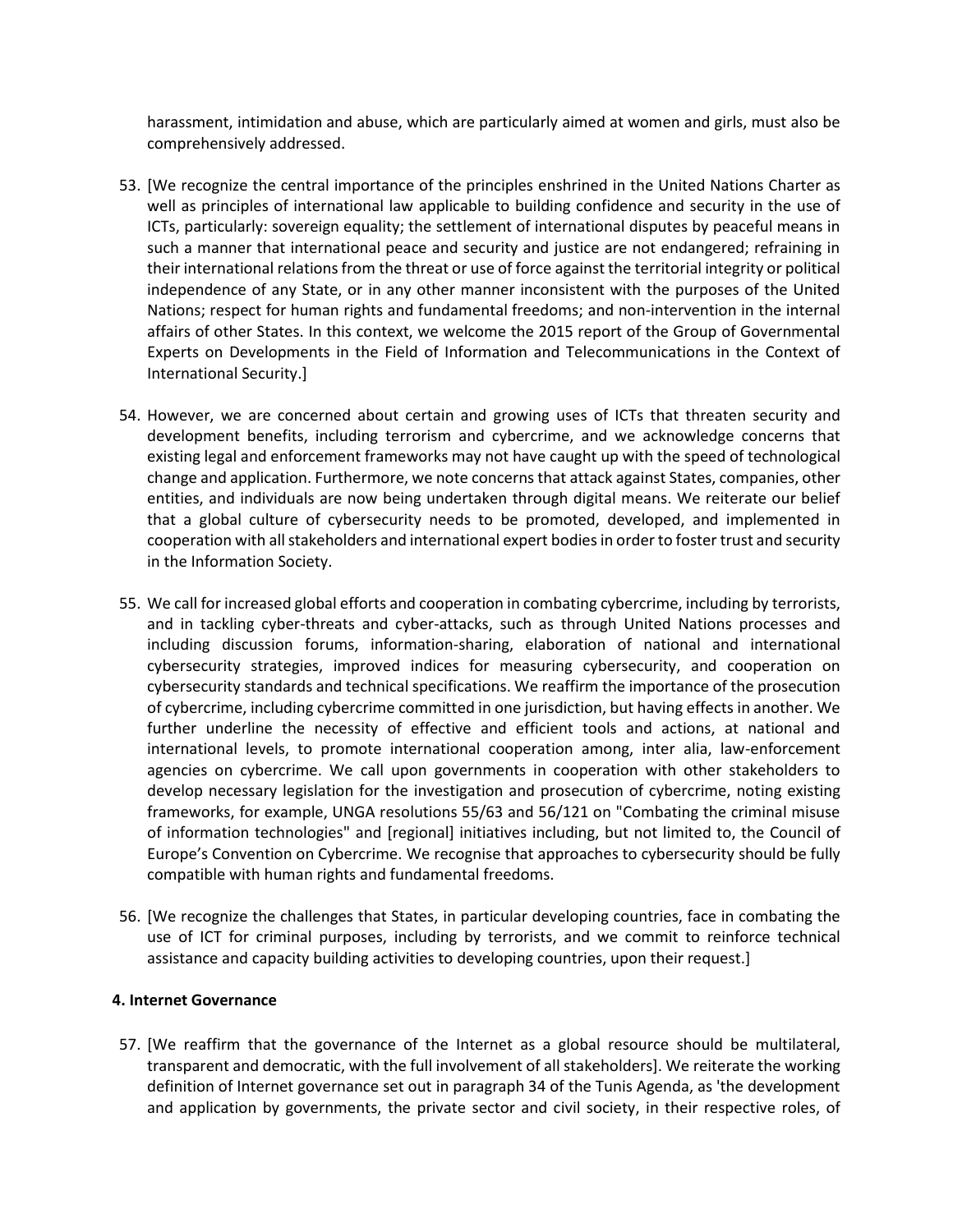shared principles, norms, rules, decision making procedures and programmes that shape the evolution and use of the Internet'.

- 58. We reaffirm the principles agreed in the Geneva Declaration that the management of the Internet encompasses both technical and public policy issues and should involve all stakeholders and relevant intergovernmental and international organizations, within their respective roles and responsibilities as set out in paragraph 35 of the Tunis Agenda. [We also take note of the work of specialized regional Internet resource management institutions to manage their region's Internet resources, while maintaining global coordination.]
- 59. We welcome the successful hosting by Brazil of the NETMundial Global Multistakeholder Meeting on the Future of Internet Governance in Sao Paulo on 23 and 24 April 2014. [Suggested for Closure]
- 60. We recognise that there is a need to promote greater participation and engagement in Internet governance discussions of governments, the private sector, civil society, international organizations, the technical and academic communities, and all other relevant stakeholders from developing countries, particularly African countries, least developed countries, landlocked developing countries, small island developing states, middle-income countries, countries and territories under [foreign] occupation, and countries affected by conflict or natural disasters. We call for strengthened stable, transparent, and voluntary funding mechanisms to this end.
- 61. We recognise the importance of the ongoing dialogue on net neutrality and the open Internet in the context of the Information Society. [Suggested for Closure]
- 62. We acknowledge the unique role of the Internet Governance Forum (IGF) as a multistakeholder platform for discussion of Internet governance issues. We support the recommendations of the report of the CSTD Working Group on improvements to the IGF, which were taken note of by the General Assembly in its resolution 68/198, and we call for their accelerated implementation. We extend the IGF mandate for another 10 years with its current mandate as set out in paragraph 72 to 78 of the Tunis Agenda for the Information Society. We recognize that during this period, the IGF must show progress on outcomes, working modalities, and participation of relevant stakeholders from developing countries. We call on the CSTD, within its current reporting, to give due consideration to fulfilment of its Working Group report recommendations. [Suggested for Closure]

#### **4.1. Enhanced Cooperation**

- 63. We acknowledge that various initiatives have been implemented and some progress has been made in relation to the concept of enhanced cooperation, detailed in paragraphs 69 to 71 of the Tunis Agenda to enable governments, on an equal footing, to carry out their roles and responsibilities, in international public policy issues pertaining to the Internet, but not in the day-to-day technical and operational matters, that do not impact on international public policy issues. We note the reports by the Secretary General on enhanced cooperation (A/66/77; E/2009/92) and the work of the Working Group on Enhanced Cooperation of the Commission on Science and Technology for Development. [Suggested for Closure]
- 64. We note, however, persistent concerns by some Member States that full implementation of enhanced cooperation, as envisioned by Tunis, has not been achieved. We call for strengthening enhanced cooperation. We accordingly call on the Chair of the Commission on Science and